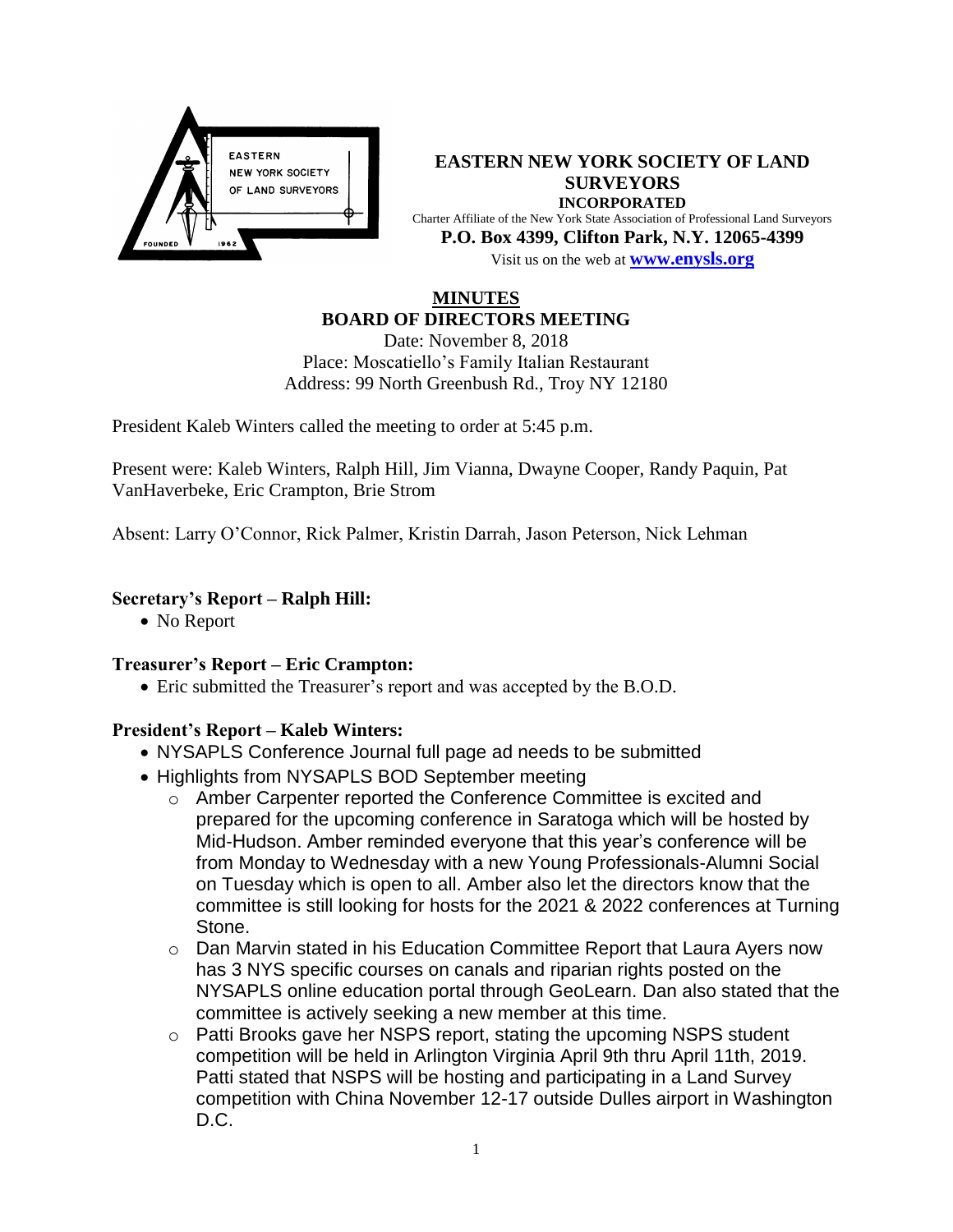- $\circ$  Glenn Watson of the Nominations and Awards Committee announced the slate of officers up for election this year: President, Gregory J. de Bruin, LS, PE, Executive Vice President, Daniel E. Marvin, LS, Vice President, Kenneth M. Slaugenhoupt, LS, Treasurer, Jeremy E. Thompson, LS, Secretary, Roy B. Garfinkel, LS All running unopposed.
- o Lem Morrison stated in his Public Relations report the committee will begin working with the new PR firm in February. They continue to work on attending upcoming tradeshows.
- o Amber Carpenter talked about the Sexual Harassment Law which will take effect in New York on October 9, 2018.

## **Executive Vice President's Report – Randy Paquin::**

• Randy will check with NYSAPLS on Scholarship submissions

## **Vice President's Report – Jim Vianna:**

- Jim is working with the NYSAPLS Adhoc Minimum Standards Committee. He reports that it is going well but slowly and in great detail. They are working on definitions and have spent a lot of time on just that.
- Jim has mentioned there are two home shows, one at the Albany Capital Center February  $8\t{-}10<sup>th</sup>$  and one in Halfmoon April 5-9<sup>th</sup> of 2019. We would like to get enough member support to staff one or both shows. There is money in the 2019 budget for this expense.

# **STANDING COMMITTEES:**

Constitution & By-laws: Larry O'Connor, Bill Schraa, Ralph Hill and Randy Paquin: N/R

Continuing Education: Jody Lounsbury, Chuck Lent and Larry O'Connor:

N/R

Ethics: Jim Vianna, Jeff Ostertag and Kevin Rounds:

• Jim Vianna mentioned he saw an advertisement on the web by mysiteplan.com which is misleading and possibly financially harmful to the public. There are disclaimers buried in frequently asked questions but not out front where they are easy to see and understand.

Finance: Bill Darling and Chris Czerw:

N/R

Legislative: Larry O'Connor:

N/R

Program: Randy Paquin, Larry O'Connor:

N/R

Public Relations: Jody Lounsbury, Brie Strom:

N/R

Scholastic Development: Kristin Darrah and Randy Paquin:

N/R

Business Practice & Technical Information: Chris Czerw:

N/R

Membership: Robert Wilklow and Steve Dickson:

N/R

Website: Ralph Hill, Kaleb Winters:

N/R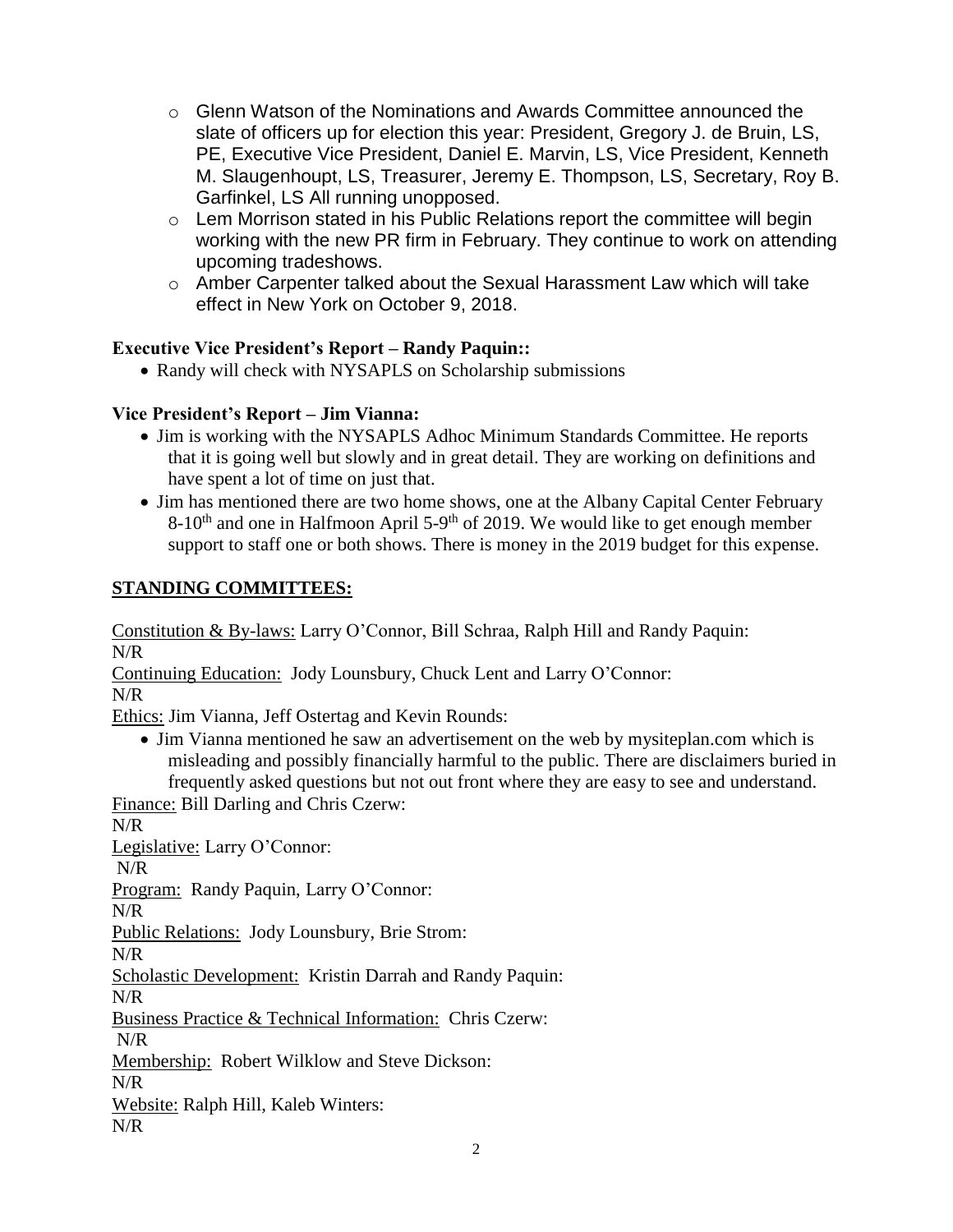## **TEMPORARY COMMITTEES:**

### **OLD BUSINESS**:

### **NEW BUSINESS:**

The general membership meeting followed the BOD meeting. The meal was hosted by ENYSLS so no cost to participants. There were 26 total present.

The program for the evening was by Matthew M Filus Matt who gave a presentation on surveying in a non metes and bounds state (aka PLSS land) where there are County Surveyors and individual County wide coordinate systems. Matt has 29 years of experience in public- and private-sector land surveying and civil engineering endeavors. He is owner and principal surveyor at Reedsburg, Wisconsin-based Excelsior Group, LLC, which he founded in 2002. Matthew is licensed as a professional surveyor in Wisconsin and Iowa and is a Certified Floodplain Manager through the Association of State Floodplain Managers. Prior to selfemployment, Matthew had served as a staff surveyor, surveying department head and as County Surveyor in three Wisconsin Counties.

ENYSLS Annual Elections followed with the following being nominated:

**Brie Strom** – Brie has been surveying for over 19 years. She began her career in North Carolina, working for a private land development services firm. She became licensed in North Carolina in 2006 and in New York in 2010. She has served on the ENYSLS board for six years. Brie is currently working as a Project Surveryor in Maser Consulting's Albany, NY office. She lives with her husband and 16-year old son in Gloversville, NY.

**Chuck Lent** – Chuck is a Licensed Surveyor in NY, PA, RI, CT, VT and ME, Survey Manager with Ravi Engineering & Land Surveying, PC in Glenville office. He is a former ENYSLS President (as well as other offices) and has previously served on ENYSLS Board for about 12 years. Chuck has been previously involved in planning of NYSAPLS Conference and Surveyor's Historical Society Conference and is currently on the ENYSLS Continuing Education Committee. He has over 35 years of survey experience. Chuck has lived in Schenectady for over 30 years, married for 35 years, 3 children and 1 grandchild, and has worked in Capital District for over 30 years.

**Luke Boyer** – Is a graduate of Alfred State College in 2006 with a bachelor's degree. Licensed in 2013 Luke is currently employed by Maser Consulting since April 2015 and recently promoted to Senior Associate. He lives in East Greenbush with his wife Lisa and two children, JP and Gabe. When not working, he enjoys time with his family and friends, children's sporting events, camping, hiking, reading, or working on home projects.

Also on the ballot was a nomination for an Honorary Member, C. Donald Carpenter Jr.

All nominations passed and were approved.

The new Officers for the 2019 year are: President: Kaleb Winters Executive Vice President: Randy Paquin Vice President: Brie Strom Treasurer: Jim Vianna Secretary: Dwayne Cooper

Motion to move \$500 to the Charles Hartnett fund made by Randy Paquin, seconded by Ralph Hill and passed.